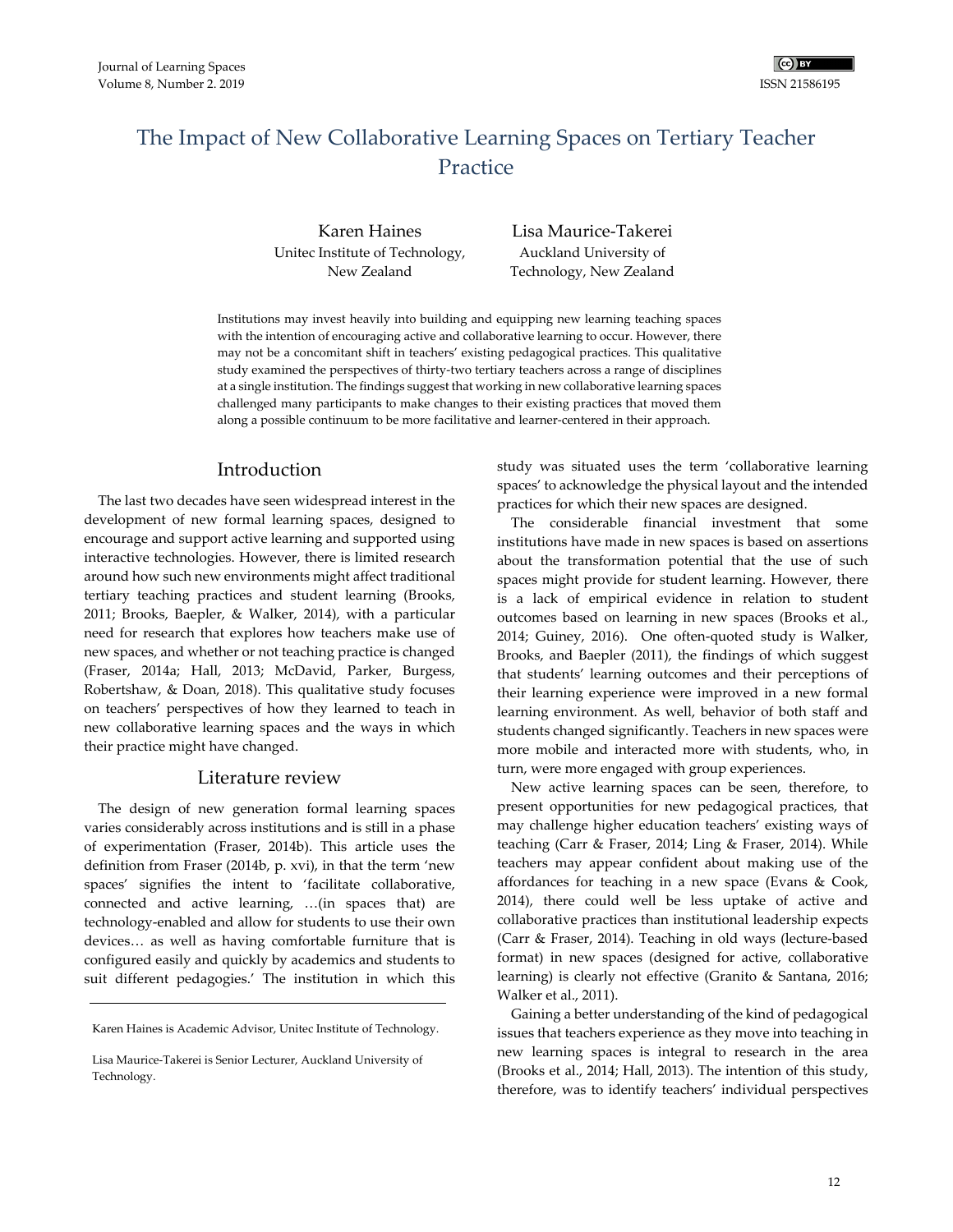on specific changes made to their teaching practice as they worked in collaborative learning spaces.

### Institutional context

Classroom teaching is not an isolated endeavor. Successful uptake of new spaces for learning takes place against a backdrop of organizational factors such as those identified by Carr and Fraser (2014, p. 178), which include:

- institutional policies, structures and systems
- built environment
- communities of practice
- signature pedagogies

The institutional context of this study is described briefly below in relation to these factors.

The impetus to build collaborative learning classrooms at Unitec, a large Auckland tertiary institution, was situated in a broader decision to reduce the building footprint of a sprawling campus, and to create new fit-for-purpose buildings to accommodate good teaching and learning practice. Informed by Unitec's principles of learning and teaching, a range of input was sought as to the best kind of layout, furniture and technology to support collaborative learning. Two prototype classrooms were opened in the year in which this research took place.





The design of the new classrooms was premised on the concept that active learning is facilitated through interaction, as groups work collaboratively on tasks (Beichner, 2014). Group seating arrangements dominate the new flat-floored collaborative learning space layout, with up to eight students around hexagonal or square desk configurations with a large group whiteboard. Technology is central to the design of the room – with Computers on Wheels (CoWs) at each group. The teacher has a larger CoW with interactive whiteboard capacity and software to enable screensharing across all CoWs. All furniture is on wheels for flexibility.

The institution's academic advisory team created a community of practice to support teacher users in the new spaces. As well, the team ran workshops for academic staff, modelling and discussing active and collaborative learning practices, to ensure that there were opportunities for all teachers to identify appropriate pedagogical practices for the new learning spaces.

## Methodology

This study took place over two semesters and involved thirty-two teachers from a range of disciplines across the institution (Accounting, Computing, Construction, Creative Enterprise, Engineering, Early Childhood Education, ESOL (English for Speakers of Other Languages), Interdisciplinary Studies, Management and Marketing and Natural Sciences). The research focus was on the experiences of teachers working in new spaces, through their reflective process of sense-making over time (Ellis & Goodyear, 2016). To this end, there were two methods of data collection – weekly mini-surveys throughout the semester and focus groups at the end of each semester, allowing for teachers to reflect both in and on practice (Schön, 1987).

Weekly reflective data was collected through a Google form, the link to which was included in an email to teachers each week. Teacher participation in the reflective process fluctuated over time based on their individual teaching loads. Teachers were asked to rate themselves and their experiences on five simple statements (see questions in Appendix A). Qualitative data came in the form of their (voluntary) explanatory comments as to their ratings. As well as the five standard questions, each week a sixth question in the weekly survey was more exploratory, based on themes arising from teachers' earlier reflections and discussions in the community of practice.

Focus groups were held at the end of each semester (questions in Appendix B) and gave an opportunity for reflection through discussion with peers. Focus group attendance was 22 teachers across 4 groups.

Transcriptions of focus group discussions and text from weekly evaluative comments were uploaded to NVivo. Grounded research strategies informed the inductive analysis of data from the first semester (Charmaz, 2003), with the research team working collaboratively to develop categories from line by line coding of data (Silverman, 2004; Willis, 2007). The findings from thematic analysis are discussed in the next section.

### Findings: Changes to practice

Teachers identified that the space had impacted their teaching practice in a variety of ways. Initially, teachers focused on changes that were very specific to operating in a new physical environment, addressing challenges in relation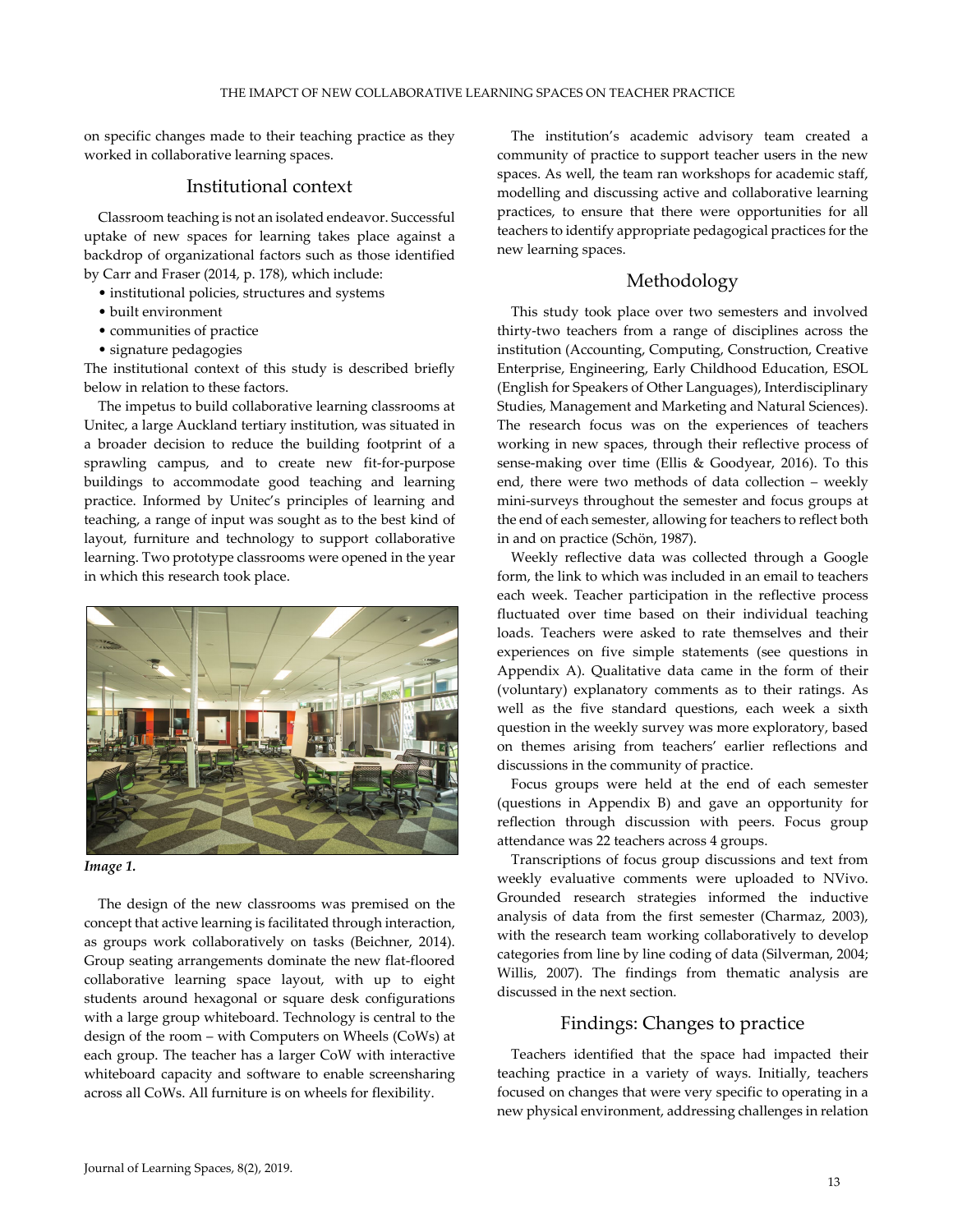to the space itself and managing students in the space. Over time, they identified changes to their pedagogical intentions, and how they perceived their role as teacher.

In qualitative research, themes are usually exemplified/illustrated by quotes from participants. While such quotes are included in this article, each section is also prefaced with a section from Rachel's story that demonstrates a theme, and which is followed by examples from the other thirty-two teachers. The purpose is to give a narrative voice to the kinds of changes in practice made by one teacher situated in a single class, and then identify how themes relate to the broader population of teachers in the study.

#### *Introducing Rachel*

Rachel was one of more than twenty teachers in the second semester group. She was teaching an accounting course with 45 students in their first year of tertiary study. An experienced teacher, she volunteered to discuss the changes she had identified in her practice. Her narrative illustrates in detail the broad themes that have been drawn from the wider participant data.

#### **1a. Managing what happens in class**

Many participants' initial comments related to what they do in the space in relation to standard classroom processes, such as giving instructions, or how they managed activities in the class. Rachel described how preoccupied she was initially with getting used to working in the new space.

Rachel: *I've taught the course before, but this semester I had 45 students in the class. The first few weeks were about getting my head round teaching processes, such as how to make transitions in class between using technology, focusing on data, teaching students and making material available for them. Sometimes you lose students if you look incompetent. It took time to get used to the touch screen on the teacher CoW (Computer on Wheels). I didn't like having my back to the class while I focused on getting material onto the screen, and I felt I had less time than usual to establish relationships with the students.*

*You really need to be well set up before class but also to be flexible. I found it useful to have some alternative processes in my mind as*  back-up in case something didn't work quite the way I thought it *might. Initially, I kept a reflective log after each lesson of what worked and what I'd learned that day.*

*I need to keep working at being engaged with students. Because of working in groups, I'm less likely to know everyone's names than I would be in a teacher-fronted space. In a standard room, I would be questioning, I would have names for many of the students and I* 

*would have a visual recognition for them from week 1. I am still working on how to achieve this in these new types of working space.* 

*Students know what is expected of them now in this space. We've formalized routines, like logging in and out of the CoWs and leaving the room tidy. Also, sometimes students come in and get started rather than waiting for me to start the class.*

*I love that I can walk round groups in this space, whereas in my other teaching space (*a tiered small lecture room*) it is much easier for students to hide. Group work was all but impossible. It's easier to hide in a lecture room than this kind of class. I'm more relaxed about students sitting on the sofas (*break out spaces*) in the room now. At first, I was a bit worried about them but now I don't really think it makes much difference where they sit. Same with technology – some students really like to work on the group CoW, while others tend to use their iPads for individual work.*

The changes noticed by Rachel match the perspectives of other teachers in relation to:

- establishing patterns and routines
- becoming familiar with technology use
- using the physical space appropriately with respect to o layout
	- o movement
	- o time, pace and transition

#### **1b. Other teachers' perspectives on managing the classroom**

The 32 teachers in the study described changes made as to how they structured what happened in the classroom. For some participants, this involved establishing patterns and routines for students arriving in the class. For others, it was about finding the most effective way of giving instructions. Teachers discussed the value of keeping instructions short, of reducing teacher talking time and of using different ways for managing what happened in the classroom, such as different modes for instructions.

Technology was an initial barrier for these teachers in the use of the space, complicated by the initial prototype nature of the rooms with on-going troubleshooting. Often this caused frustration, and participants retreated to what they identified as using low-tech (such as the whiteboards), suggesting that in the future they would explore more technological options 'once everything works seamlessly'. The technology needed to work for them as a teacher and for the activities that they had planned.

However, there was agency in relation to addressing technological issues. Being prepared for technology not to work was important. As one teacher stated, 'I was prepared mentally for some sort of a "disaster", which luckily did not happen.' Several individuals identified a need to improve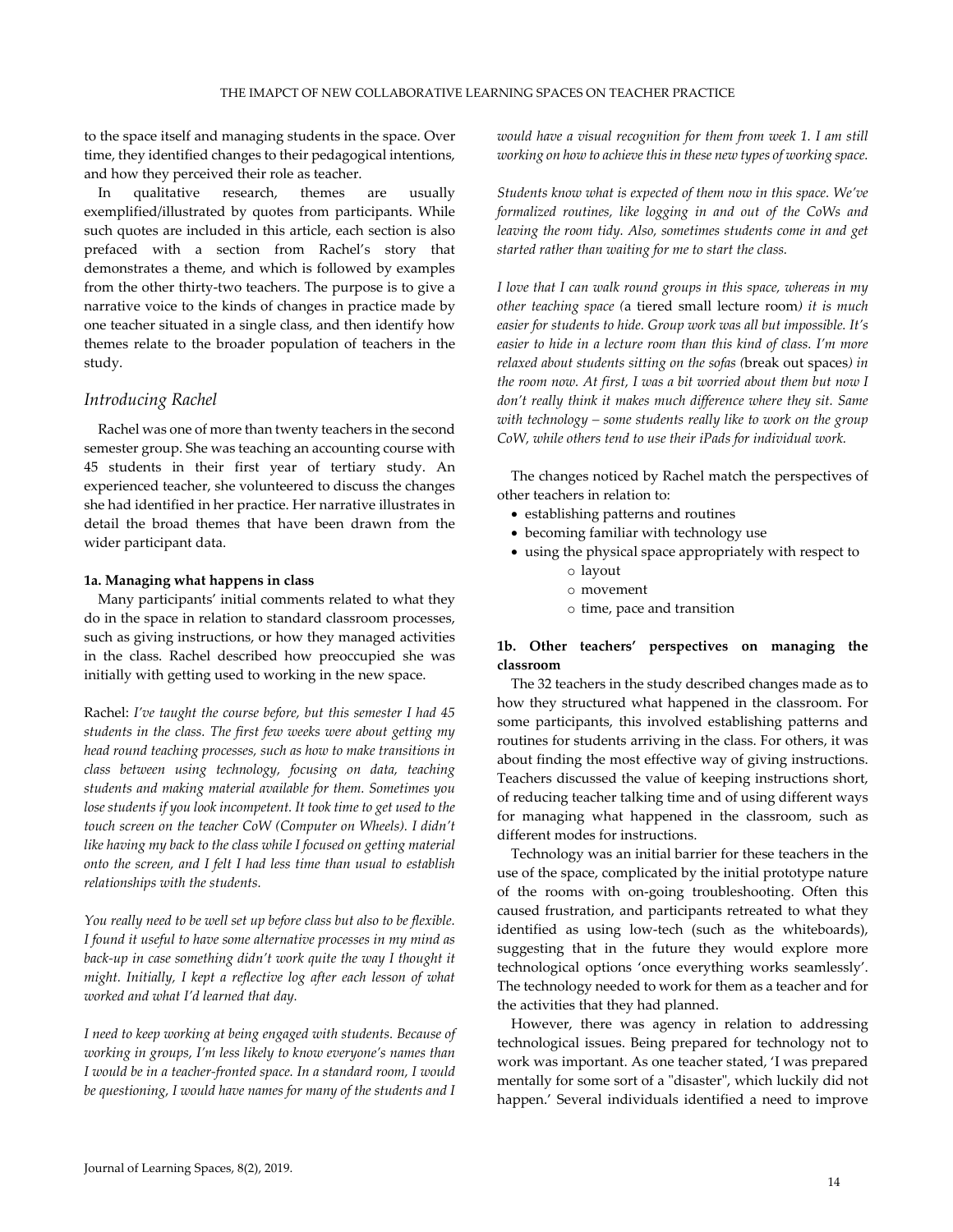their troubleshooting abilities with technology, and sought help from students, from academic advisors and from IT help. Over time, teachers felt that their understanding of the basic tools in the room improved. 'I feel as though I am getting better with the technology that I am using but I know that there are still lots of new skills to be developed in this room.'

The physical space prompted different responses from teachers. Generally, they liked the layout of the classrooms. While some teachers were unsure about the need for breakout spaces, others appreciated the options it gave students. The lack of teacher-center in the room was problematic for some teachers, and special effort (and rearranging of furniture) was required at times to ensure teacher visibility by the students, especially in the larger classroom (100 students). Teachers had mixed opinions about using the microphone (whether a headset or hand-held). While some enjoyed the freedom to move around the room using a headset for instructions and comments, many were reluctant to use the microphone at all.

Teachers (particularly with less full classes) enjoyed the freedom of movement they had in the new space and were positive about being able to access students and engage small groups in conversation. Several teachers identified the value for students in being able to move around, whether it was to check out what other groups were doing, or to write on their group whiteboard. Some teachers deliberately planned a balance between movement and concentrated group discussion. Another advantage seen in the space was that students couldn't 'hide' as easily as they might in a lecture space, as Rachel commented, and several teachers mentioned that they found 'dysfunctional groups' easier to manage in this space, while others were happy for the most 'autonomous group' to be more isolated in a corner of the room.

Managing time, pace and the transition between classroom activities was important for all teachers. They identified ways of helping groups be aware of time allocations, and the need to allocate more time to collaborative group work, as well as allowing 'more time in each session for technology use, training, logging in, troubleshooting'. They discussed various ways they had experimented with moving students between whole class time to small group activities. Sometimes, this proved harder than they had expected, especially when groups were engrossed with an activity and reluctant to move back to be more teacher-directed.

#### **2a. Pedagogical intentions - shift to focus on student learning**

Rachel describes how she gained confidence working in new spaces over time, and she identifies a shift to focusing on student learning and activity rather than on content delivery.

Rachel: '*I believe that it takes time to figure out what works for you in a new learning space. A minor change in how the technology worked really threw me in week 4, but I coped OK by having an alternative up my sleeve. Coming back after the break I felt a lot less nervous than I did in the first half of semester. I guess the content itself is much the same, but the delivery is different. I now provide more links to course work. Some work has been adapted for online capture of answers, both the working and results. I have reduced the amount of board work that I normally do.*

*I found that after 7 or 8 weeks, I started to think about what I wanted my students to do during class, rather than what I was going to do. This made a huge difference. It wasn't my habit to plan what students would do in the classroom, but I've found that this is actually much more useful for learning than concentrating on what I'm going to 'deliver'.* 

*I'm much more confident now with what happens in the new space. I focus on student learning when I…* 

- *make content available up front for students resources, Excel templates, ibooks*
- *link learning outcomes from last week to what's happening today*
- *keep teacher talk from the front to a minimum*
- *explain where we're going in this lesson and then students do problems while I go around to groups to help*

*The students really like this collaborative space. It is a very comfortable learning environment. It allows for movement without disturbing others, is non-disruptive when students come in late and comfortably accommodates physically larger students. Overall, students' use of the technology is improving - some have always been confident, and this seems to be rubbing off onto the less confident. Students are engaged and are becoming quite efficient with their technology use. There is a lot of sharing of skills taking place. The whiteboards and screens are great for visibility. Students look at each other's work which I think supports their learning.* 

*An example of a group task I do is that students will bring up a spreadsheet on their screen and work individually or in pairs to solve problems. They then compare notes and put a combined version on the screen. I'm able to walk around and see what is happening and can give instant feedback and address any issues. Sometimes I must help them get started or adjust fundamental errors. I can extend discussion and point a group in the right direction if they are off track. If a group is doing something well, I can flick the screen round to the whole class and get the group to*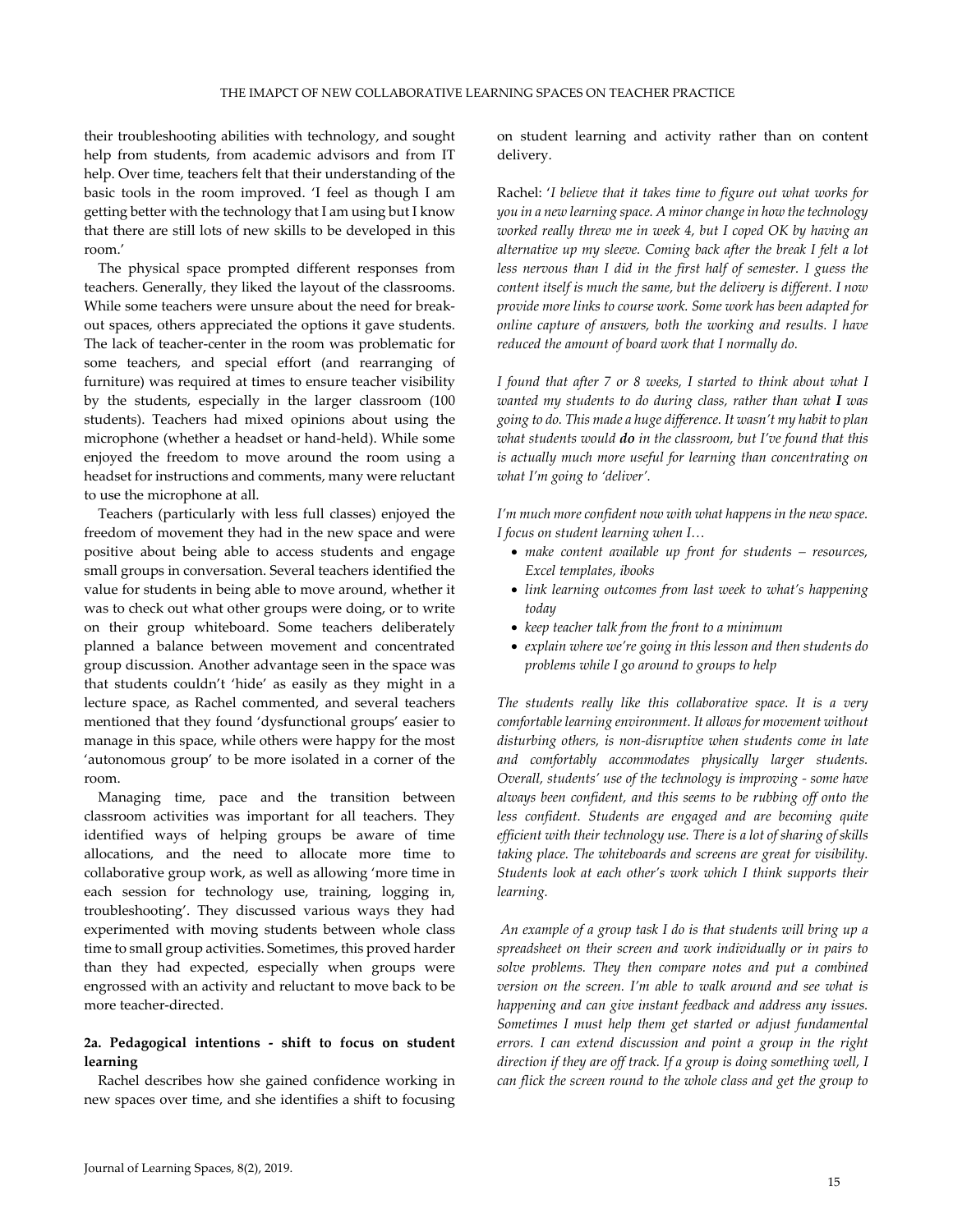*explain what they are doing. I am definitely more accessible to the students in this room.'*

It took time for Rachel's pedagogical intentions in the new space to cohere, based on her observations of what worked for her and for her students. Her focus moved from a concern with content delivery to become much more student-centered. While Rachel was quite explicit about this in her reflective narrative, most teachers did not identify making this shift specifically. The areas they commented on are described further in the next section and relate to:

- reducing content in class time
- adapting classroom activities to be more learnerfocused
- managing group work
- changing/reflecting on existing practices
- talking with their students about shifts in practice

#### **2b. Other teachers' perspectives on pedagogical shifts in intention**

Teachers were very clear that the room layout in groups didn't work well for content delivery. A handful of teachers appeared to make minimal changes to existing pedagogy, continuing with a transmission approach. Several teachers used the flexible furniture to get students to move chairs to create a 'lecture space' at the beginning of class, and then to move into group activities.

However, many teachers felt compelled to make changes to their usual methods of content delivery in previous lecture spaces. A significant number reduced their lecturing in the new space. In some instances, content was shifted online, with a flipped approach being used. Others described having less 'whole-class talk' or of being happy to 'achieve less' in class time. Teachers talked about getting 'more from less' in relation to content. One teacher identified that she was relying less on her PowerPoint slides for teaching, and more on a collection of online resources, and suggested that this helped her content delivery to be less linear and more responsive to students' immediate needs.

Most teachers made some use of the group layout to support collaborative activities. One participant said she was no longer simply talking to bullet points on slides but instead 'finding tasks that get students to go deeper'. Those who were already using team-based learning found the classroom well-suited to this approach. A construction lecturer's advice for new teachers to the space was, 'The space automatically lends itself to fostering engagement. Don't get in the way of that!'

Many comments in the focus groups and weekly reflections centered around managing group work for effective learning. Some teachers were very deliberate about their choices for constructing groups. Soft skills were seen as

crucial to successful engagement in the new spaces. Teachers agreed on the importance of establishing group work skills at the beginning of semester. Another aspect that was seen as problematic was managing feedback from groups to the whole class once group tasks were completed. One teacher highlighted the importance of feedback from group activities contributing to knowledge construction: 'Ensure you have different activities for each team to share with whole class'.

Teachers' pedagogical intentions for their students differed in relation to their individual beliefs about and experiences of learning and teaching. Some teachers were appreciative that the room layout and technology allowed them to teach in ways that they had always tried to, but which had been more challenging in tiered lecture rooms. They wanted to engage learners in collaborative activities that supported knowledge construction. As one teacher commented, 'I guess I have always tried to teach in the way I do in (the new classroom), but this space allows it to happen more easily. I give more time to 'practice'. I encourage more inter-group collaboration because the space lends itself to this.' However, other teachers' comments suggested their focus on content delivery had been compromised through teaching in new physical environments, and that they were beginning to develop new concepts of how learning and teaching might occur.

For all the participants in the study, the physical move to new spaces meant that teachers had to put more thought into what they were doing – it required more effort than 'business as usual'. Teachers generally agreed on the need to do more planning before class than they were used to, although for several teachers the amount of planning they did actually decrease over the semester, possibly because they became more comfortable in the spaces over time. There was also mention of the importance of reflecting on classroom experiences. As one teacher said, 'you need to think about how to teach before you teach'. Several reiterated the need to be open to pedagogical change and not simply replicate the same approaches used in more traditional spaces.

The value of being more explicit about learning and teaching intentions with students was identified by teachers. Students, commented one teacher, need to know 'how they are expected to learn in the new space, how to get questions answered, who is the 'authority' figure (or not!) in the room.' An ESOL teacher sought feedback from her class early in the semester, in order to resolve potential challenges to learning. Her students identified the need to cooperate better in groups. Other teachers agreed that it was difficult at times to persuade students of the value of active learning, but that it was the teacher's responsibility to explain reasons for using the new space and to 'sell it better'.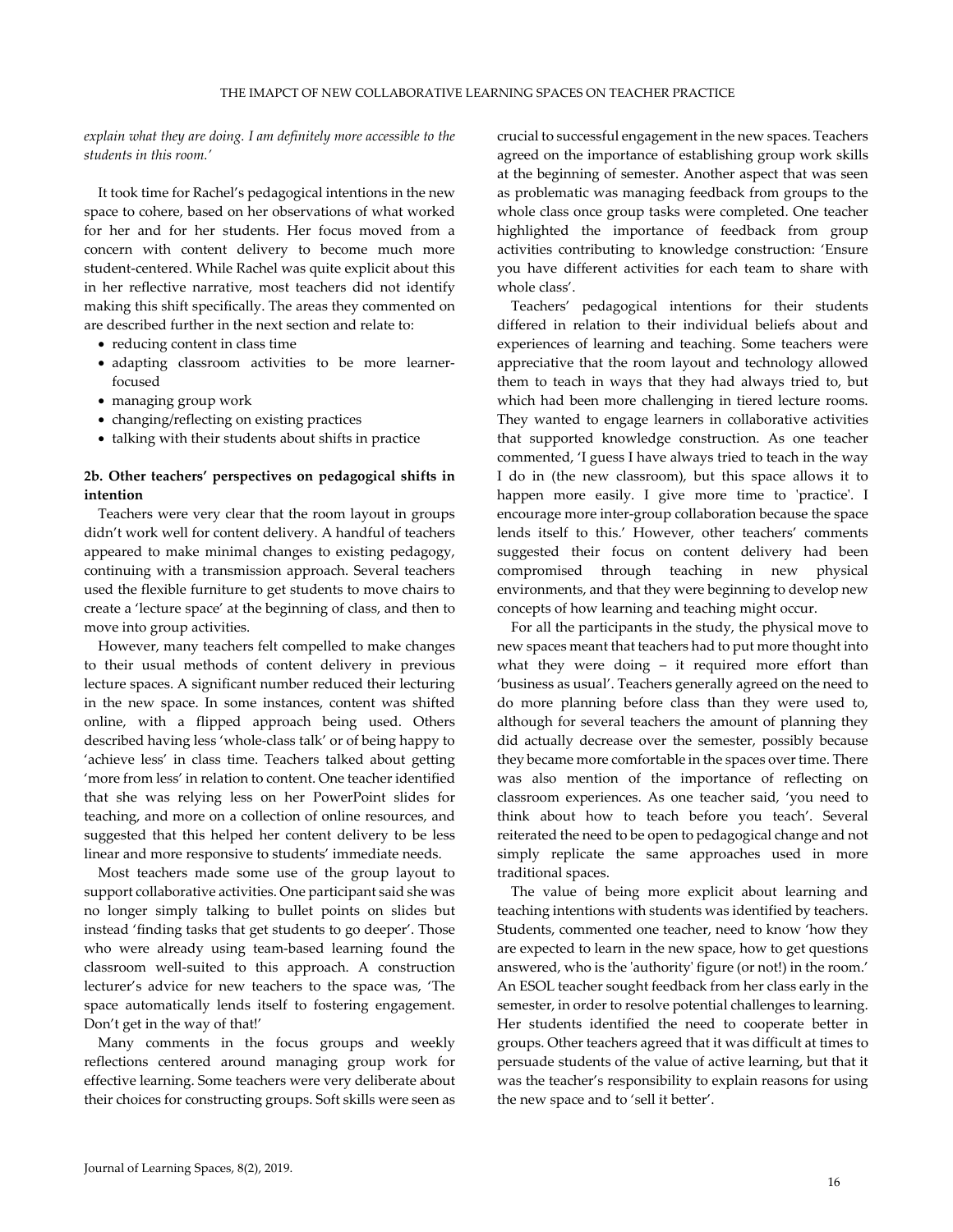#### **3a. Changing role to be more facilitative**

Finally, Rachel describes shifts in her role as teacher that are related to teaching for a semester in a new classroom space. She asserts what is important for her, but recognizes change she would like to see happen in relation to the possibilities for student learning in the space.

Rachel: *I think I'm still trying to teach rather than facilitating. I still want to be in control of the room and what's happening. I want students to be on task, and for me to be directing what happens. However, I think I am learning to facilitate learning in this new space and I certainly have a better perspective on what individual students are doing.*

*I'll continue to keep working on using the interactive whiteboard better, as I'm a big board user. I need to spend time finding out what the interactive board can do and decide what is useful for my students and for me. I've already cut down what I write on the screen but intend to do more planning on what I will write during class, which students can then have as notes.*

*Overall, it's been quite exciting using this space for me personally. I feel that I've been able to make the course much livelier. However, it has challenged my teacher identity, I think. I've had to learn a lot about technology and consider what I do from a teaching perspective and what I get my students to do as learners.*

Rachel identified a difference between teaching and facilitating. Several other teachers similarly commented that in the new spaces they felt 'less of a lecturer and more of a facilitator'. There were several ways in which these teachers described becoming more facilitative:

- being less in control
- responding more to students
- changing their perspective on content
- adapting to team teaching

#### **3b. Other teachers' perspectives on becoming more facilitative**

Teachers identified that they were no longer the central authority in the class. Several identified that they had to 'accept' less control in new spaces. 'I have less control over what students are learning'. Other teachers observed that the group layout and the technology had minimized their 'power' in the classroom. A foundation studies teacher summed this tension up:

'I wonder if one of the most profound communications of the room is who's in charge of learning, and where learning comes from. I think instead of students relying on the teacher, they are now looking to the screen as the teacher… There are pros and cons to this of course;

however, it does put control into the hands of the learner. It allows more curiosity and enquiry - individuation of learning.'

Teachers coped in different ways with the sense of 'losing control'. An engineering teacher was reconciled to not being listened to by the class when he gave instructions. 'It is more chaotic than a conventional classroom so getting full class attention takes longer but you do not need to have the whole class listening as you do in conventional lectures.' Other teachers described their role changing to be more about 'conducting groups'. 'I'm more like a primary school teacher', said a management teacher.

Giving up control enabled teachers to be more responsive to their students. Many participants mentioned that the room had enabled them to give more opportunity for student initiative. As one teacher said, 'I had to let go control of group work and be comfortable with them going off on a tangent'. Participants felt they were able to respond to students in the moment, extending conversations or encouraging group members to support and extend each other. However, to support knowledge development, teachers liked being able to monitor group work. As Rachel put it, 'I can give instant feedback and address any issues.' One teacher expressed surprise that 'half my session is responding to students!'

As mentioned in section 2b, teachers identified that simply delivering content was not an effective use of the new spaces. They facilitated learning by creating appropriate group tasks and some mentioned providing online resources for students to access. Reducing content covered in class also allowed space for a skills/competency focus. While some had deliberately taught group-work skills, several teachers identified that, in future use of new spaces, they would work on developing students' soft skills, with group-work, digital literacy and web navigation being mentioned specifically.

Task design allowed teachers to be in a facilitative role. One lecturer appreciated that using group projects allowed students to drive what was happening in class, while another said, 'I run through the tasks with them at the beginning of the class, and I monitor and provide feedback and suggestions during the class as needed - much like a normal class really, but the tasks are different. They are mostly group tasks which lend themselves to minimal teacher input from the front of the class.'

Rachel was teaching by herself in the space (as did most of the teachers in the study), but those who were team-teaching (with classes of up to 100 students) identified specific ways in which, as a team, they facilitated learning. Team teaching meant adopting different roles - sometimes managing the overall pace of group work and at other times working to support individual groups. While one teacher might direct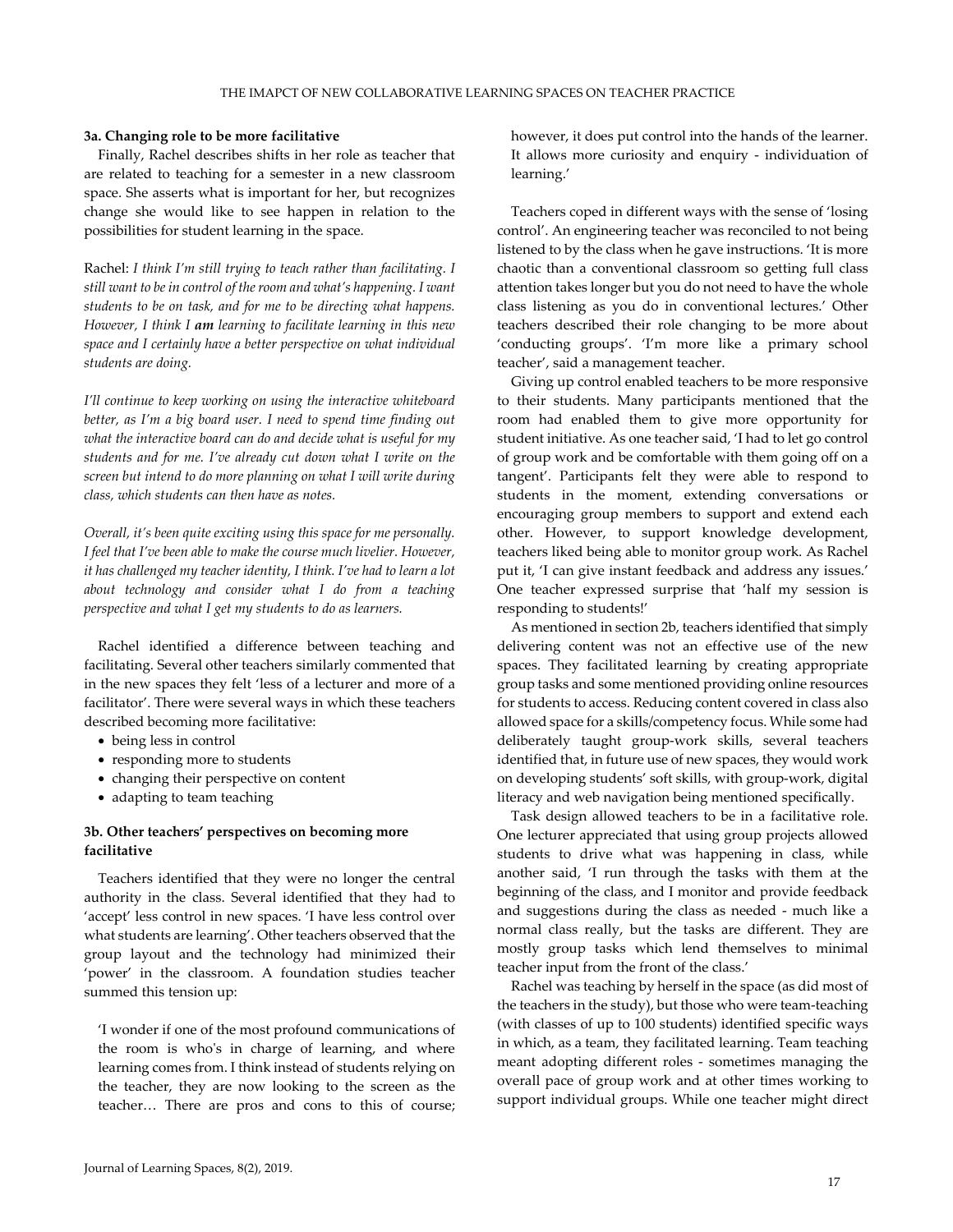whole class discussion, two other teachers would move around groups offering microphone access to different students who wanted to contribute. Team teachers felt it was important to work intentionally to ensure teacher presence around the room was visible and allowed for teacher contact with individual groups.

### Discussion

The findings from this study are discussed in relation to two ways in which teachers were challenged to make changes to their existing practices through working in new collaborative learning spaces. Change in practice was in response, firstly, to the physical design of the space and secondly, to the fact that teachers' existing pedagogical practices were not always as successful as they had been in more traditional classrooms. These headings echo similar challenges identified in a study by Petersen and Gorman (2014), which related to a) the physical layout of the room and b) the change in teaching roles.

#### *Change in response to the design of new spaces*

Entering one of the new spaces, teachers were immediately confronted by two distinct aspects of physical layout – group spaces and the prominence of technology. These two aspects clearly contributed to teachers' changing practice.

The layout of the room in small groups impacted on teacher behavior. Having no obvious 'front' to the room meant that teachers struggled to know where to stand to have eye contact with all students. Many found that their existing lecture style was not very effective because of this, as other studies have identified (Van Horne et al., 2014). Line of sight was problematic for these teachers, as in Benoit's (2017) study, as the 'zoning' of the room, with the whiteboard and large CoW for each group, prioritized group work. As a result, several teachers felt they needed to explore different ways to engage students with content, rather than relying on the traditional lecture. The freedom to move around the classroom easily, as other studies have identified, (Rands & Gansemer-Topf, 2017; Walker et al., 2011; Zimmermann, Stallings, Pierce, & Largent, 2018), allowed teachers to have better access to and interaction with individuals and groups of students than they had in a lecture theatre.

The technology available in the collaborative learning spaces also challenged teachers initially, and many expressed their need to learn more about the available tools. Although teachers were clear that technology should support their pedagogical intentions, it appeared that use of new software and tools to enable new ways of students working collaboratively needed to be made more explicit to

teachers in order to support change to pedagogical practices (Carr & Fraser, 2014, p. 191).

Rachel's story illustrates the transition she went through over the period of a semester. Her initial time in the room was concerned with translating micro-aspects of teaching to work in a new space. Other teachers shared this pragmatic approach, operating very much on a need-to-know basis, setting routines for students and discovering how to effectively manage the classroom in ways that worked for their existing teaching styles. Teachers seemed to focus on their personal ability to teach in the space, especially managing the tasks and logistics of using new layouts and technology.

### *Change in pedagogical intentions*

Rachel describes her explicit shift during the semester to a role that was more facilitative, focusing on what her students were doing, being responsive to learners and considering how tasks could enable active learning. Other teachers made similar shifts to be more learning-centered, recognizing that their practice needed to move in response to the physical and technological affordances of the space. Those teachers who already used collaborative activities in the classroom were working out how to improve existing practices, such as getting group feedback, or supporting group activity. Teachers' varying responses to working in new spaces suggest that the pedagogic intentions of participants might be pictured along a continuum of becoming more learningcentered (Figure 1).



*Figure 1***.** Aspects related to pedagogical focus identified by teachers working in new spaces

Figure 1 identifies aspects in the process of teachers becoming more facilitative: from being highly teachercentered and concerned with knowledge transmission (on the left) to focusing on learner activity, within a collaborative environment (on the right). This study made no attempt to analyze individual teachers' pedagogical intentions or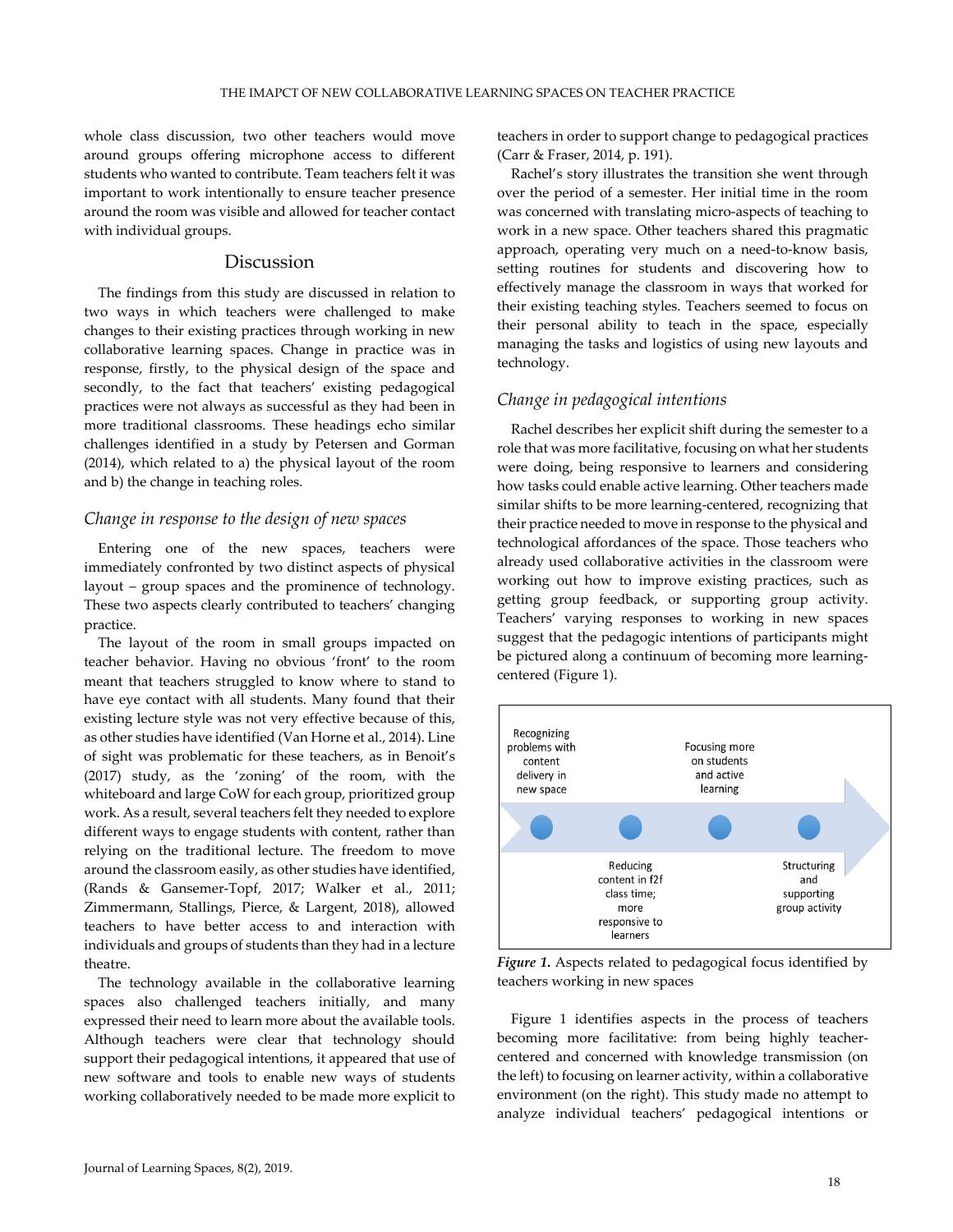where they might place themselves on this cline, nor did it look for evidence as to whether one way of teaching might have more effect on learner outcomes than another.

External considerations such as curriculum imperatives around content may cause problems for teachers who are interested in becoming more facilitative. One of the ESOL teachers in the new spaces identified a tension between getting through course content and a focus on learner activity. 'Using a more student-centered approach is at complete variance with "covering the material". There are big implications for course design - we need to have less "content" and more visible engagement with it.' Enacting such a shift can challenge teachers. As another participant said, 'teachers need to be expert in both content **and** facilitation skills' (emphasis added).

The careful selection process for choosing this cohort of teachers to work in new spaces in the first year may account for the general openness that these teachers displayed with regards to their learning to work in new spaces. Along with their developing understandings of how to teach in these rooms, they had the courage and motivation that Carr and Fraser (2014) see as crucial to support risk-taking in new learning spaces. Many were coming to understand, through their lived experiences, the potential shifts in what a teacher might do in new spaces, facilitating students to become more responsible for their own learning (Ling & Fraser, 2014).

Implications for professional development based on this research are the need to allow teachers time to practice with technology, as well as exploring together how best to support collaborative learning experiences. Establishing a community of practice (whether online or face-to-face) allows teachers to share their experiences and problemsolving in new spaces. Giving teachers opportunity to reimagine their pedagogical beliefs and intentions **before** working in a new space, as Steel and Andrews (2012) suggest, could help teachers to identify steps, as illustrated in Figure 1, towards more learning-centered practice. As well, the themes described in the findings (in table format in Appendix 3) may provide useful prompts for developing teacher inquiry, and teachers themselves may identify approaches (such as flipped or team-based learning) that may work better in a collaborative classroom.

#### Conclusion

The characteristics of a room may not in themselves lead to significant changes in pedagogy (Brooks et al., 2014; Ellis & Goodyear, 2016). However, this study suggests that teachers may well consider and adapt aspects of existing practice based on their experience of how physical space and available technology can afford and constrain student learning and their teaching.

Influences not accounted for in this study are the individual contexts and backgrounds of different teachers, their specific disciplines and their explicit beliefs about learning. Future research could investigate longitudinally the degree to which changes in beliefs about teaching and learning and consequent behavior changes transfer to other spaces that teachers work in, such as online environments, lecture rooms and computer labs.

The demands on teachers working in new environments are considerable. Not only do they need to have sufficient indepth knowledge of their subject so they can move away from their PowerPoint slides (as mentioned by teachers in this study) and field questions on-the-fly (Fahlberg, Rice, Muehrer, & Brey, 2014), they need the ability to interact socially with students in what Baepler and Walker (2014, p. 29) call educational alliances, that require socio-cultural skills beyond those used in traditional lecture theatres. As well, staff need to be able to use new technologies with ease and design ways that new tools can contribute effectively to active student learning. Finally, teachers in new learning spaces need to be able to design for active and collaborative learning and to be aware of emerging pedagogies that utilize the affordances of new spaces. While moving teaching practice to engage students in a more active style of learning is challenging for teachers (Olsen & Guffey, 2016) and takes time, this study identifies some of the shifts in pedagogical focus required for teacher practice to become more facilitative and student-centered in new learning spaces.

#### References

- Baepler, P., & Walker, J. D. (2014). Active Learning Classrooms and Educational Alliances: Changing Relationships to Improve Learning. In D. C. Brooks, P. Baepler, & J. D. Walker (Eds.), *Active learning spaces* (pp. 27-40). San Francisco: Jossey-Bass
- Beichner, R. J. (2014). History and evolution of active learning spaces. In D. C. Brooks, P. Baepler, & J. D. Walker (Eds.), *Active learning spaces* (pp. 9-16). San Francisco: Jossey-Bass
- Benoit, A. (2017). Monitoring Implementation of Active Learning Classrooms at Lethbridge College, 2014-2015. *Journal of Learning Spaces*, *6*(1), 14-25.
- Brooks, D. C. (2011). Space matters: The impact of formal learning environments on student learning. *British Journal of Educational Technology, 42*(5), 719-726.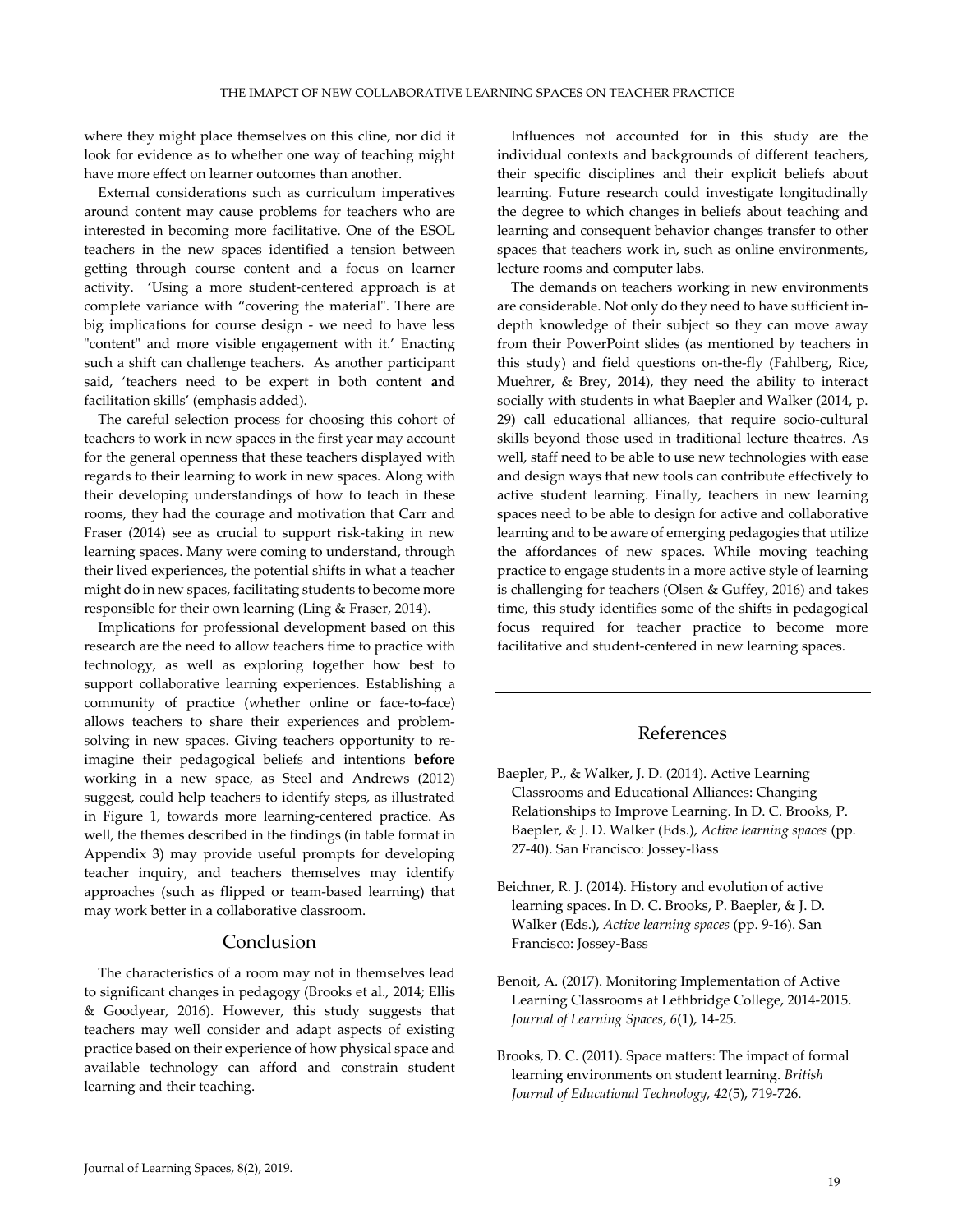Brooks, D. C., Baepler, P., & Walker, J. D. (2014). Editors' notes. In D. C. Brooks, P. Baepler, & J. D. Walker (Eds.), *Active learning spaces* (pp. 1-8). San Francisco: Jossey-Bass

Carr, N., & Fraser, K. (2014). Factors that shape pedagogical practices in next generation learning spaces In K. Fraser (Ed.), *Future of learning and teaching in next generation learning spaces* (Vol. 12, pp. 175-198). Bingley: Emerald Group Publishing Ltd.

Charmaz, K. (2003). Qualitative interviewing and grounded theory analysis. In J. A. Holstein & J. F. Gubrium (Eds.), *Inside interviewing*. London: Sage Publications.

Ellis, R. A., & Goodyear, P. (2016). Models of learning space: Integrating research on space, place and learning in higher education. *Review of Education, 4*(2), 149-191. doi:10.1002/rev3.3056

Evans, R., & Cook, R. (2014). *In the right space: exploring the dynamics between design, environment and pedagogy*. Paper presented at the Rhetoric and Reality: Critical perspectives on educational technology, Dunedin.

Fahlberg, B., Rice, E., Muehrer, R., & Brey, D. (2014). Active learning environments in nursing education: The experience of the University of Wisconsin-Madison School of Nursing. In D. C. Brooks, P. Baepler, & J. D. Walker (Eds.), *Active learning spaces* (pp. 85-93). San Francisco: Jossey-Bass

Fraser, K. (2014a). The future of research in next generation learning spaces. In K. Fraser (Ed.), *Future of learning and teaching in next generation learning spaces* (Vol. 12, pp. 319- 336). Bingley: Emerald Group Publishing Ltd.

Fraser, K. (2014b). Introduction. In K. Fraser (Ed.), *Future of learning and teaching in next generation learning spaces* (Vol. 12, pp. xv-xxiii). Bingley: Emerald Group Publishing Ltd.

Granito, V. J., & Santana, M. E. (2016). Psychology of Learning Spaces: Impact on Teaching and Learning. *Journal of Learning Spaces, 5*(1), 1-8.

Guiney, P. (2016). *Technology-supported physical learning spaces: An annotated bibliography*. Retrieved from [https://www.educationcounts.govt.nz/publications/e-](https://www.educationcounts.govt.nz/publications/e-Learning/technology-supported-physical-learning-spaces-an-annotated-bibliography)[Learning/technology-supported-physical-learning](https://www.educationcounts.govt.nz/publications/e-Learning/technology-supported-physical-learning-spaces-an-annotated-bibliography)[spaces-an-annotated-bibliography](https://www.educationcounts.govt.nz/publications/e-Learning/technology-supported-physical-learning-spaces-an-annotated-bibliography) 

Hall, C. (2013). *The impact of new learning spaces on teaching practice: Literature Review*. Academic Development Group, College of Business. RMIT University.

Ling, P., & Fraser, K. (2014). Pedagogies for next generation learning spaces: Theory, context, action In K. Fraser (Ed.), *Future of learning and teaching in next generation learning spaces* (Vol. 12, pp. 65-84). Bingley: Emerald Group Publishing Ltd.

McDavid, L., Parker, L. C., Burgess, W., Robertshaw, B., & Doan, T. (2018). The Combined Effect of Learning Space and Faculty Self-Efficacy to use Student-Centered Practices on Teaching Experiences and Student Engagement. *Journal of Learning Spaces, 7*(1), 29-44.

Olsen, T., & Guffey, S. (2016). Intentional Process for Intentional Space. *Journal of Learning Spaces, 5*(1), 41-51.

Petersen, C., & Gorman, K. S. (2014). Strategies to address common challenges when teaching in an active learning classroom. In D. C. Brooks, P. Baepler, & J. D. Walker (Eds.), *Active learning spaces* (pp. 63-70). San Francisco: Jossey-Bass

- Rands, M. L., & Gansemer-Topf, A. M. (2017). The Room Itself Is Active: How Classroom Design Impacts Student Engagement. *Journal of Learning Spaces, 6*(1), 26-33.
- Schön, D. (1987). *Educating the reflective practitioner: Toward a new design for teaching and learning in the professions*. New York: Basic Books.

Steel, C., & Andrews, T. (2012). Re-imagining teaching for technology-enriched learning spaces: An academic development model. In M. Keppell, K. Souter, & M. Riddle (Eds.), *Physical and virtual learning spaces in higher education: Concepts for the modern learning environment*. Hershey: Information Science Reference.

Van Horne, S., Murniati, C., Saichaie, K., Jesse, M., Florman, J. C., & Ingram, B. F. (2014). Using qualitative research to assess teaching and learning in technology-infused TILE classrooms. In D. C. Brooks, P. Baepler, & J. D. Walker (Eds.), *Active learning spaces* (pp. 17-26). San Francisco: Jossey-Bass

Walker, J. D., Brooks, D. C., & Baepler, P. (2011). Pedagogy and Space: Empirical Research on New Learning Environments. *Educause Review*.

Silverman, D. (Ed.) (2004). *Qualitative research: Theory, method and practice* (Second ed.). London: Sage Publications.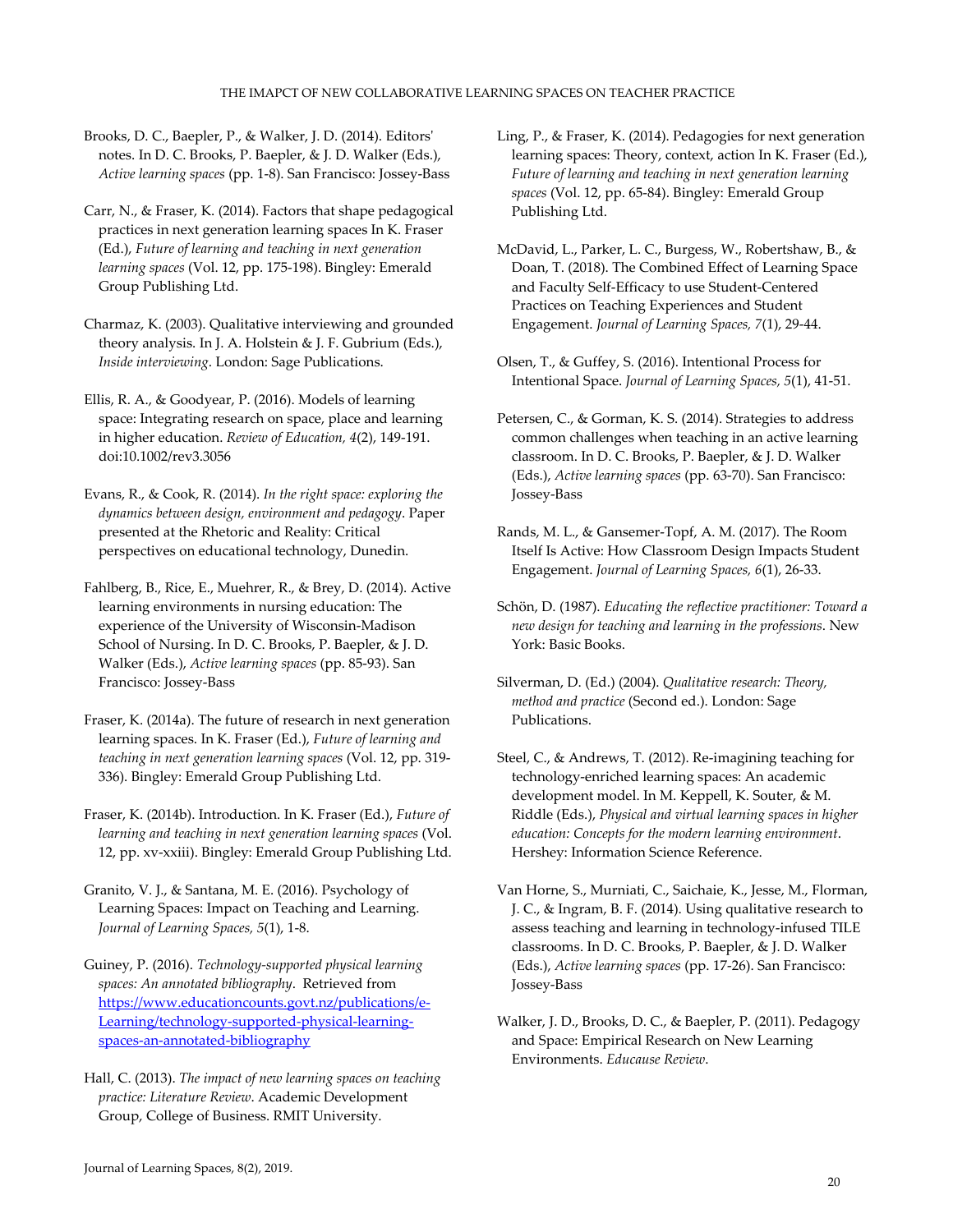#### THE IMAPCT OF NEW COLLABORATIVE LEARNING SPACES ON TEACHER PRACTICE

Willis, J. W. (2007). *Foundations of qualitative research: Interpretive and critical approaches*. London: Sage Publications Ltd.

Zimmermann, P. A., Stallings, L., Pierce, R. L., & Largent, D. (2018). Classroom Interaction Redefined: Multidisciplinary Perspectives on Moving Beyond Traditional Classroom Spaces to Promote Student Engagement. *Journal of Learning Spaces, 7*(1), 45-61.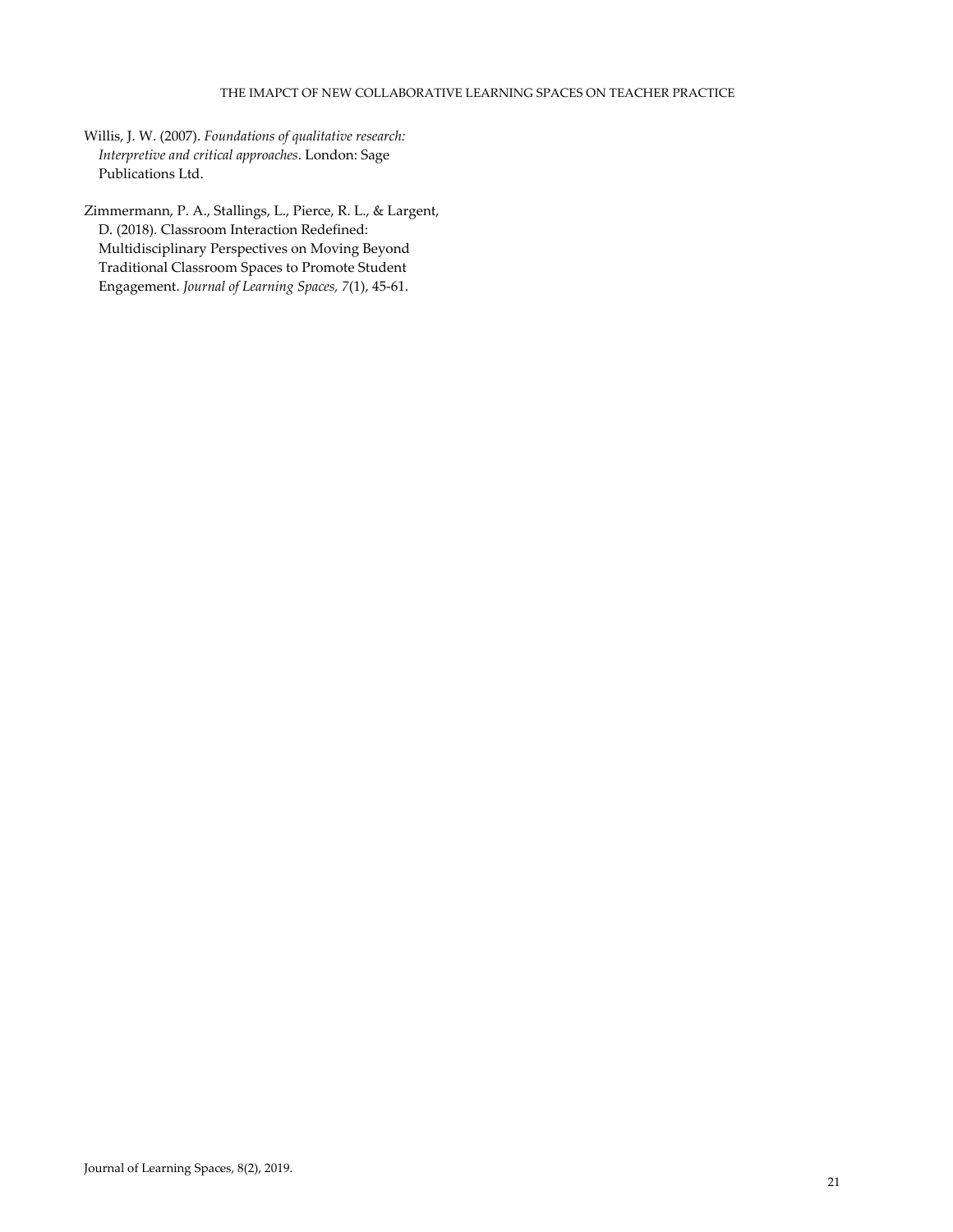

## Appendix A

Weekly questions in a Google form, using Likert Scale. Qualitative data described in this study was informed by teachers' comments in response to the question that followed each of the below. Ie Clarify or explain your answer in more detail if you wish.

- 1. How easy is this collaborative learning space to use?
- 2. To what extent are you customizing this space to enhance learning and teaching?
- 3. How confident are you with using the technology available in the space?
- 4. To what extent are you using the technology available in the space?
- 5. To what extent do your learners seem comfortable in this space?
- 6. To what extent does the space create opportunities for learners to be engaged?

Question 7 changed each week depending on issues that arose from teachers. Three examples are included below

- How important are the student CoWs for your learners? (week 3)
- Reflecting on your use of the new space, have you made any changes to the way you teach? (week 6)
- Would you recommend the prototype space to your colleagues as a good place for teaching and learning? (Week 13)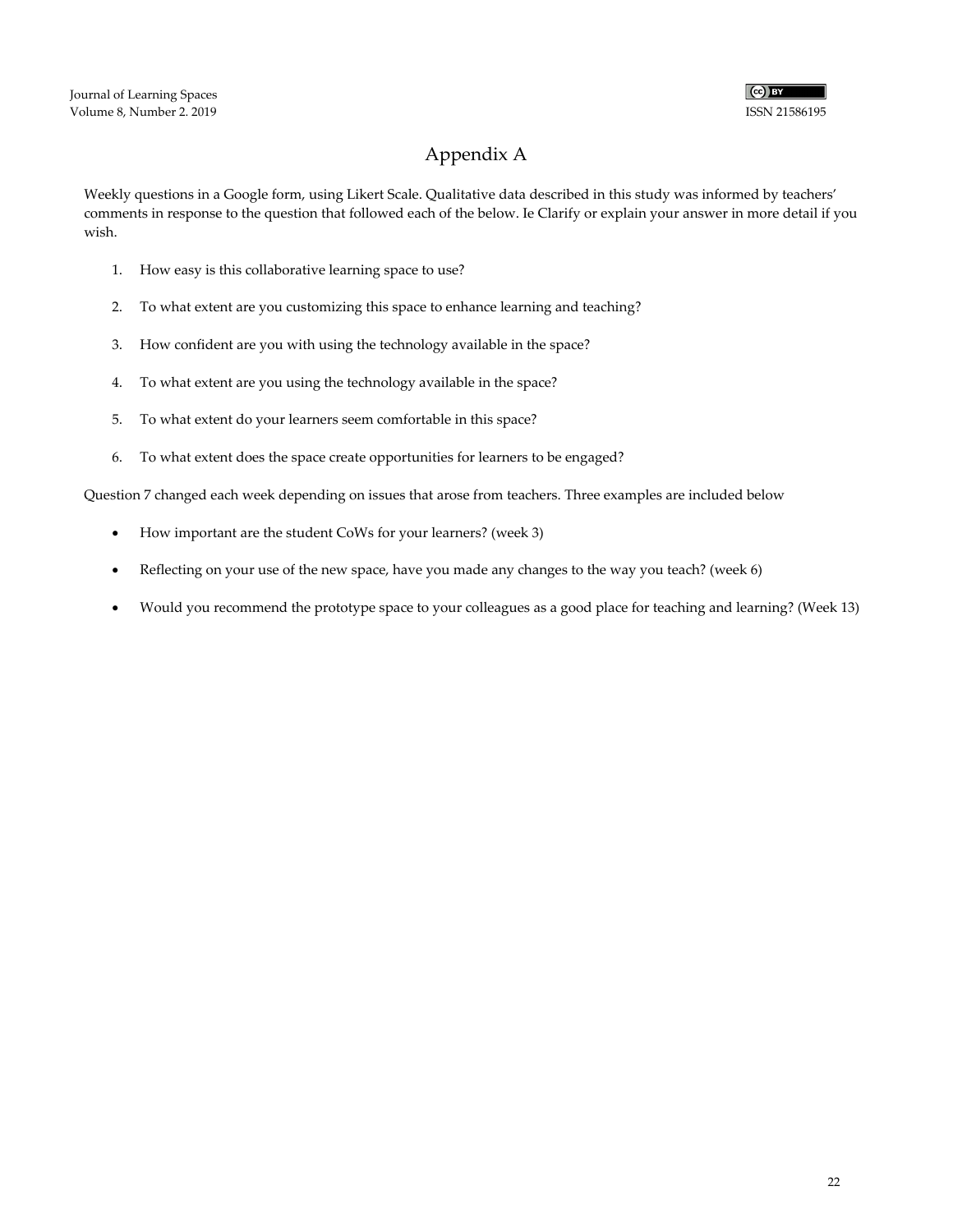#### THE IMAPCT OF NEW COLLABORATIVE LEARNING SPACES ON TEACHER PRACTICE

## Appendix B: Questions for focus groups

In relation to the new teaching spaces what main surprises have you had in relation to

- students
- teaching
- technology

What would you change about your experience if you could?

What have you had to change about what you do in teaching?

Has your role changed? How?

Overall, what is different about planning and delivery of the learning?

Would you say you've noticed any improvement in student outcomes? What do you put this down to?